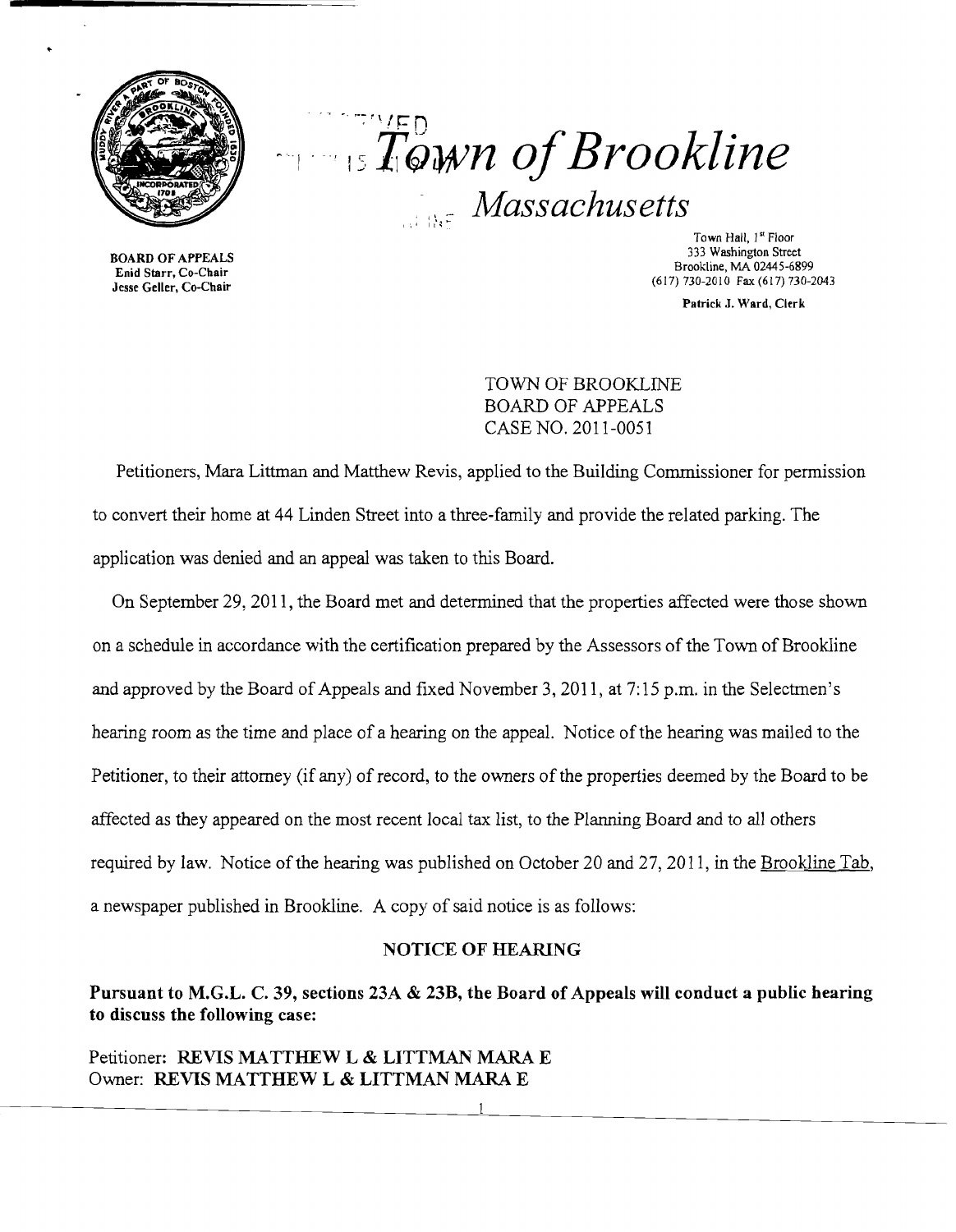## Location of Premises: **44 LINDEN ST** Date of Hearing: **November 3,2011** Time of Hearing: **7; 15 p.m.** Place of Hearing: **Selectmen's Conference Room, 6th Floor**

A public hearing will be held for a variance and/or special permit from:

- **1. 3.01.1.c; Classification of Districts, variance required.**
- **2. 4.07; Table** of Use **Regulations, Use #4a, variance required.**
- **3. 5.05; Conversion, special permit required.**
- **4. 5.43; Exceptions to Yard and Setback Regulations, special permit required.**
- **5. 6.02.1; Off Street Parking Space Regulations, variance required.**
- **6. 6.04.5.c; Design of All Off-Street Parking Facilities, variance required.**
- **7. 6.04.12; Design of All Off-Street Parking Facilities, special permit required.**
- **8. 8.02.2.1; Alteration or Extension, special permit required.**

of the Zoning By-Law to **Request to convert the property at the subject address into a three-family home and provide related parking at 44 LINDEN ST.** 

Said premise located in a **T-5 (two-family and attached single family) residence district.** 

*Hearings, once opened, may be continued by the Chair to a date and time certain. No further notice will be mailed to abutters or advertised in the TAB. Questions regarding whether a hearing has been continued, or the date and time ofany hearing may be directed to the Zoning Administrator at 617-734 2134 or check meeting calendar* 

*at:http://calendars.town.brookline.ma.usIMasterTownCalandarl?FormID=158.* 

The Town of Brookline does not discriminate on the basis of disability in admission to, access to, or *operations ofits programs, services or activities. Individuals who need auxiliary aids for effective*  communication in programs and services of the Town of Brookline are invited to make their needs *known to the ADA Coordinator, Stephen Bressler, Town ofBrookline,* **11** *Pierce Street, Brookline,*  **M4** *02445. Telephone:* **(617)** *730-2330; TDD* **(617)** *730-2327.* 

### **Enid Starr Jesse Geller Robert De Vries**

At the time and place specified in the notice, this Board held a public hearing. Present at the

hearing was Chairman, Enid Starr and Board Members Jonathan Book and Mark Zuroff. The case was

presented by the attorney for the petitioner, Robert L. Allen, of 300 Washington Street Brookline, MA.

Ms. Littman was present during the hearing.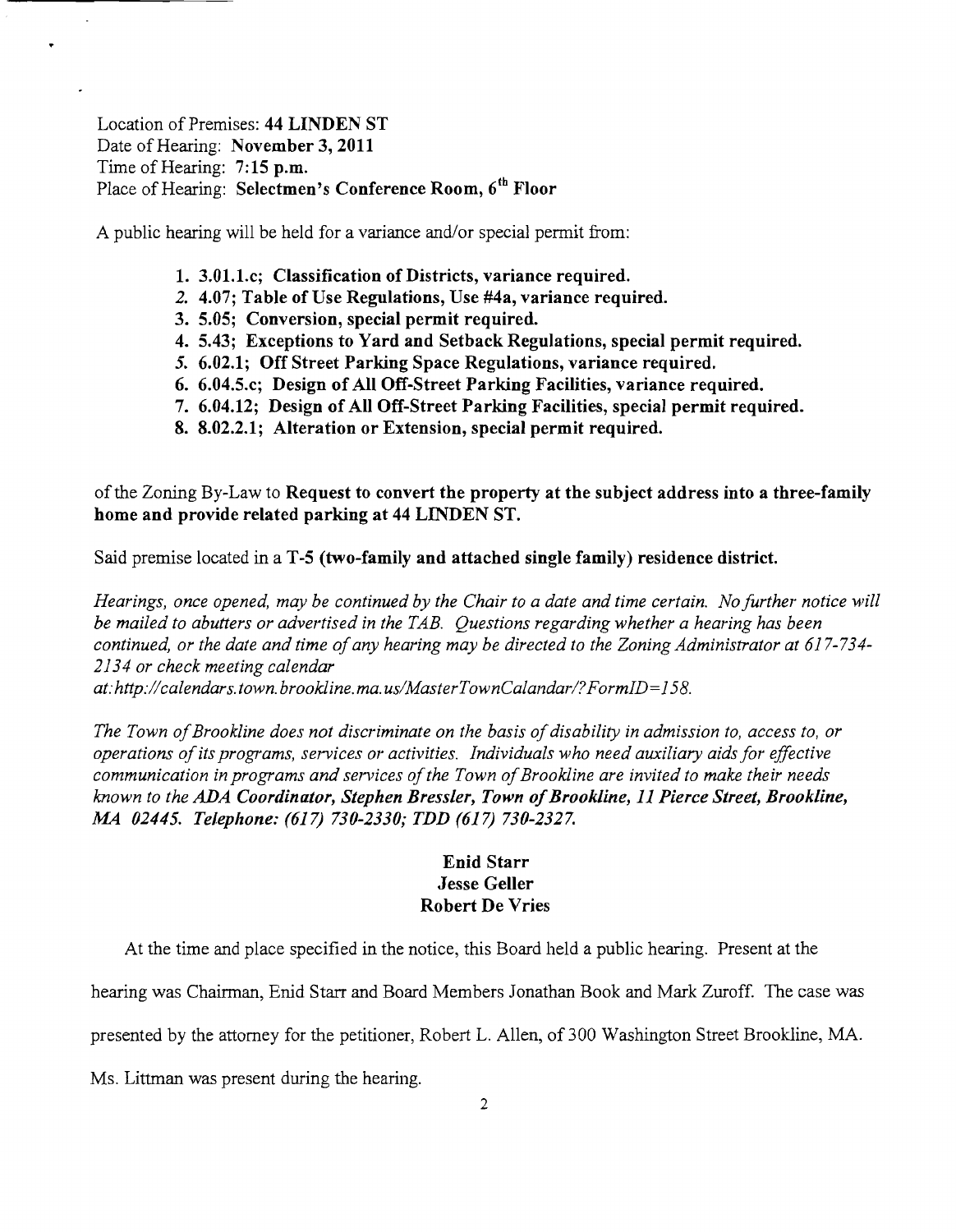### **BACKGROUND**

May 1, 1992 – The former owners, Robert Felt and Martha Fielding, were granted a building permit to modernize a bathroom in the basement. The Felt-Feilding family submitted an affidavit to the Building Department stating that at no time would the basement be used as a rental unit and would merely be occupied for recreational purposes by their teenage children (see attached).

May 6, 2011 - The current owners, Mara Littman and Mathew Revis, received a letter from a neighbor notifying the applicant that two front yard parking spaces located outside of their driveway likely violated the Zoning By-Law. Upon receiving the letter, the applicant called the Department of Planning and Community Development for explanation. Through the course of conversation, it was discovered that the applicant did need relief for the parking but also for the current four-family use of the property (see attached).

#### **SITE AND NEIGHBORHOOD**

44-61 Linden Street was built in 1874 and is a National Register property. The home was converted to a two-family structure in 1923, and has had front and side entrances remodeled, a piazza converted to a sun porch and the interior space carved into four residential units. The property is located on the comer of Linden Street and Linden Place, with the entrance to 44 facing Linden Street and the entrance to 61 facing Linden Place. There are two dwelling units in 61 Linden Place (one per floor), one dwelling unit occupied by the applicant at 44 Linden Street (both floors), and a fourth dwelling unit in the basement underneath 44-61 Linden Street. Parking facilities are located to the side of the building facing Linden Place.

#### **APPLICANT'S PROPOSAL**

The applicants, Mara Littman and Mathew Revis, are seeking to convert their home from a four-

family and legalize it as a three-family structure in addition to the two-front yard parking spaces.

Attorney Robert L. Allen, Jr., whose professional address is 300 Washington Street, Brookline,

Massachusetts, representing the applicants, waived the reading of the notice. Attorney Allen stated that

the applicant is proposing to remove the second floor unit from 61 Linden Place and combine it with the

second floor of the owner occupied unit in 44 Linden Street. The applicants also intend to retain the

existing basement unit. The remaining first floor unit in 61 Linden Place will have one bedroom; the

basement unit will have two bedrooms; and the owner occupied unit at 44 Linden Street will have four

bedrooms. As there are egress issues with the basement level unit, the applicant is proposing to construct

an entrance on the Linden Place façade beneath the entry stair to 61 Linden Place where it appears a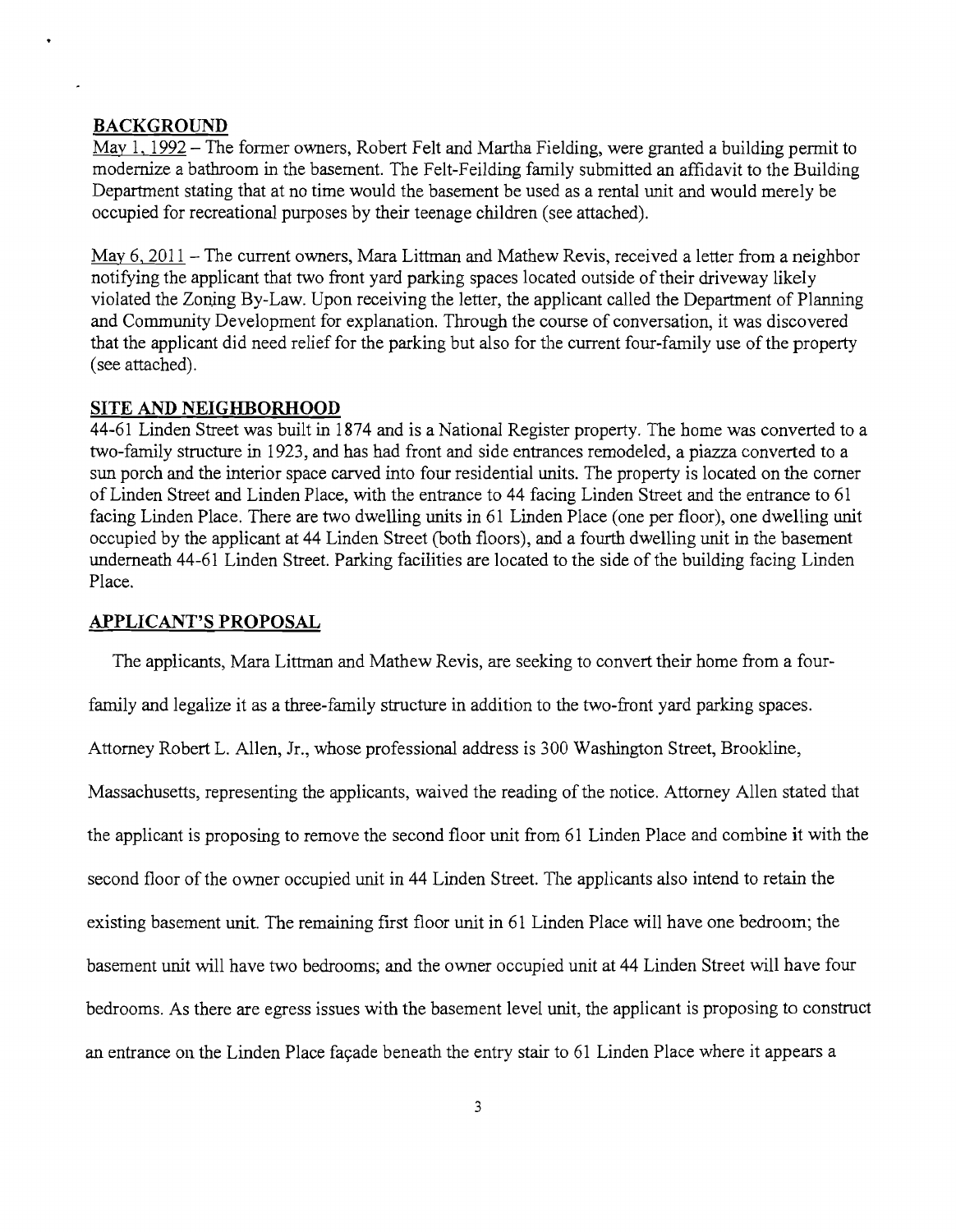door or window once existed but was subsequently filled in. The new entrance will have a stair up to grade and a small walkway leading to the parking area.

The applicants are also proposing to beautify their front yard parking by installing concrete pavers at the head of the driveway with a 5' wide ceramic brick walkway. The applicant is proposing to create a landscaped bed between the entry stairs for 61 Linden Place and the proposed basement unit and the driveway. In addition, the applicant is proposing to install new plantings along the property line between the existing driveway and the fence.

ZB A Chair, Enid Starr, asked for how long a period of time has this dwelling been more than a two family and how many units has it been. Attorney Allen stated that based on information he has gathered from neighbors, it appears that it has been a four unit for more than forty years.

Landscape Architect Blair Hines, whose professional address is Blair Hines Design Associates, 318 Harvard Street, Suite # 25, Brookline, MA, described the new entrances and the parking design. Mr. Hines stated their proposal will organize the parking area better and create a little more landscaping. He noted that they will be reducing the amount of gravel pavement to one parking space, creating a landscaped area with a low retaining wall, extending the curb cut to 19 feet and extending and repairing the existing walkway to the first floor unit.

Attorney Allen presented to the Board a close-up photograph of the brick walkway and the stairway to the first floor unit, which was accepted this as Exhibit A. Attorney Allen noted that this application received unanimous support from the Planning Board as well as significant support from the neighborhood. He noted that one neighbor wanted a further reduction in the number of parking spaces but, he added, that the Planning Board felt that a further reduction would lead to an arduous situation of tandem parking. Attorney Allen then stated that what the petitioners are requesting is certainly not

4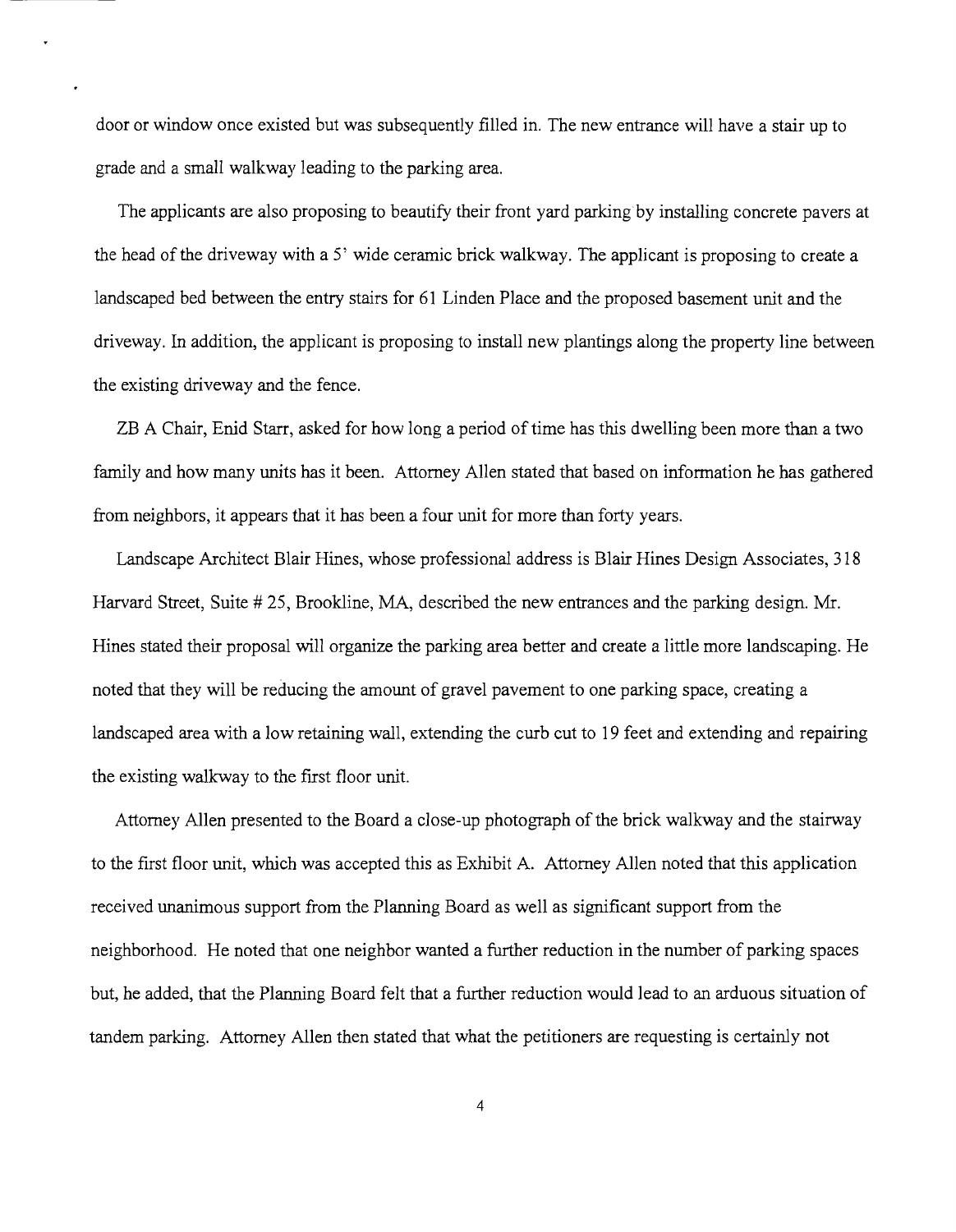unheard of in this neighborhood. He noted that one-third of the properties in this neighborhood are three-families.

Attorney Allen, in discussing the relief, stated that a special permit is being sought under Design Review - Section 5.09.2.k. He noted that the Planning Board commented in their report approval of the most relevant potions, namely the preservation of landscape; relation to the building and its environment; relation of the building to the streetscape and the neighborhood; open space; and circulation. Attorney Allen stated, in reference to the use variance, according to a review performed by the Town's Planning staff, there are 272 structures in this T-5 District. He noted that of those 272 structures, 93 ofthem or approximately one-third are three families. He added there are numerous units that are greater than three-family. He stated that he believes this figure to be significant since what we are asking for is not unheard of in this district.

Attorney Allen asked the Board to draw their attention to Section 9.09.1.d where the Board may grant a use variance only on a lot that conforms to existence of a historically significant structure that is being preserved and restored in a manner that justifies the relief sought and is an important part of maintaining the property. He noted that there is a letter on record from the Preservation staff that has opined that this is a significant structure used as a rental property since 1874. He noted that since the structure is considerable in size and constructed of slate and masonry it creates a considerable financial burden to maintain for the petitioners. He further noted that by allowing the petitioners to reduce the intensity of the use and allowing them to maintain it as a three-family will help to alleviate some of the financial constraints associate with the maintenance. He added that the inability of the petitioners to keep this as a three-family will create a substantial financial hardship. He added that the since they have purchased the property the use as a four-family has allowed them to re-point the entire building; install new windows and take care of a water problem in the basement. Attorney Allen stated that the Board has on file

5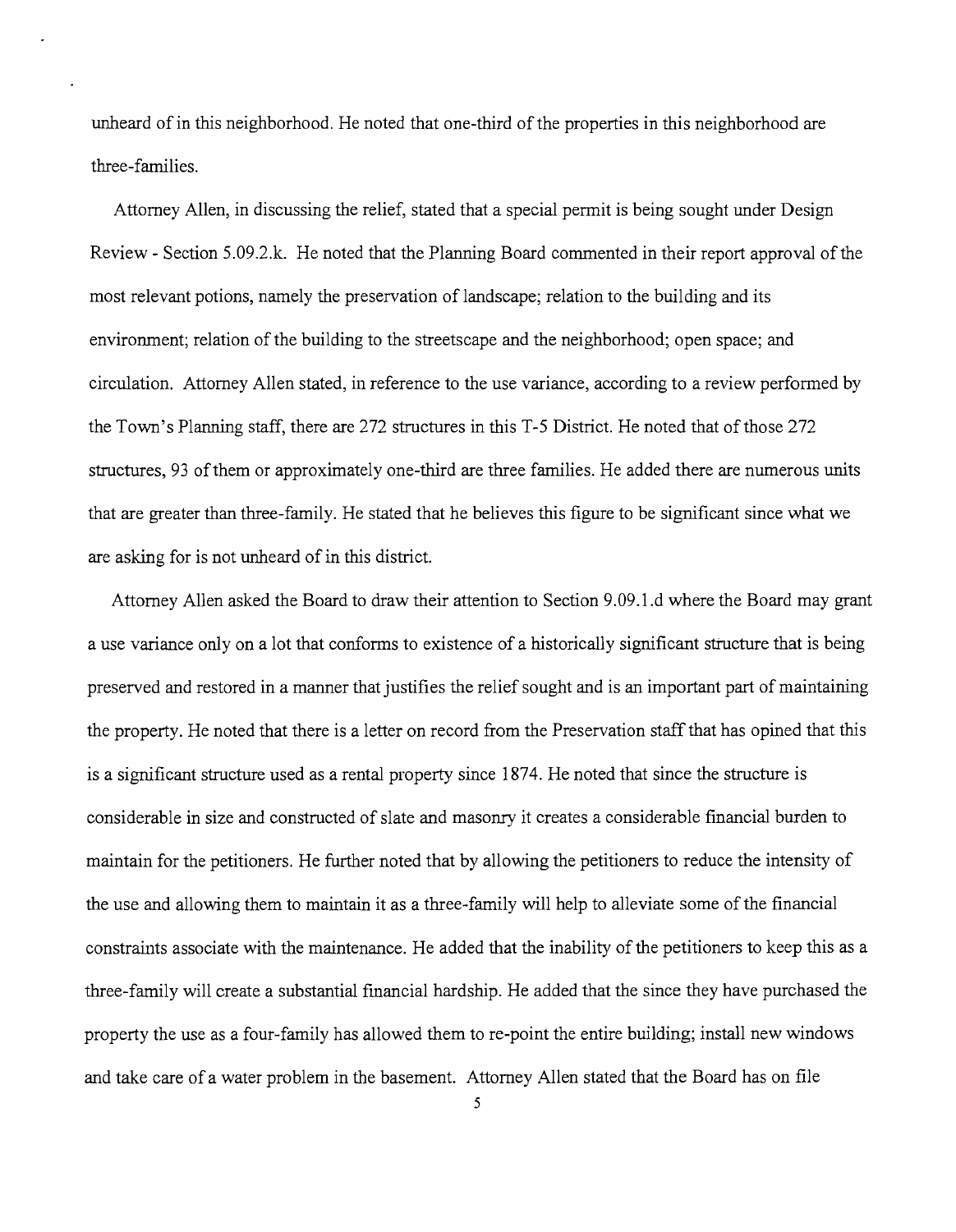numerous letters from abutters and neighbors in support of this proposal and shows that this proposal is in harmony with the rest of the neighborhood.

Zoning Board of Appeals Member Jonathan Book stated that there is a letter on file that referenced the basement unit  $-$  indicating that it could not be used as a separate unit. He noted that it is now 19 years later and somewhere during that period someone decided to rent that unit out. Attorney Allen stated that he is aware of the 1992 letter but added that basement unit has always been rented. He noted that about that time that unit may have begun to be used as a commercial unit.

Chair Starr asks if the phrase" provided statutory requirements are met" in Section 9.09 takes the Board back to M.G.L., C.40A, section 10? Attorney Allen stated that you have to show uniqueness like the comer lot; you have to show the financial hardship; and that it is not a burden on the neighborhood. He stated that he believes the petitioners have met the statutory requirement. Chair Starr, citing the requirements for a variance, asked if this was a unique structure. Attorney Allen stated that this is a unique structure due to its history. It was constructed in the 1830's and has no sidewalks. He noted that it may not only be unique to the district but also the whole town.

Chair Starr stated that as a prior existing non-conforming structure you are reducing the nonconformity - not increasing it. Attorney Allen stated that was correct. There was further discussion about the parking area on Linden Place. Attorney Allen noted that there are two front yards – making it physically possible to cut a parking space on Linden Street. He noted, however, that would not be ideal due to safety and the historic concerns for interrupting the majestic front yard.

Chairman Starr asked if there was anyone present who wished to speak in support of this application. Sarah Heywood, a resident of 45 Linden Place, Brookline, Massachusetts, stated that she has lived across from this property for approximately thirty-three years. Ms. Heywood noted that the property has had a real mixed-use history – being a boarding house at one time. Ms. Heywood stated that the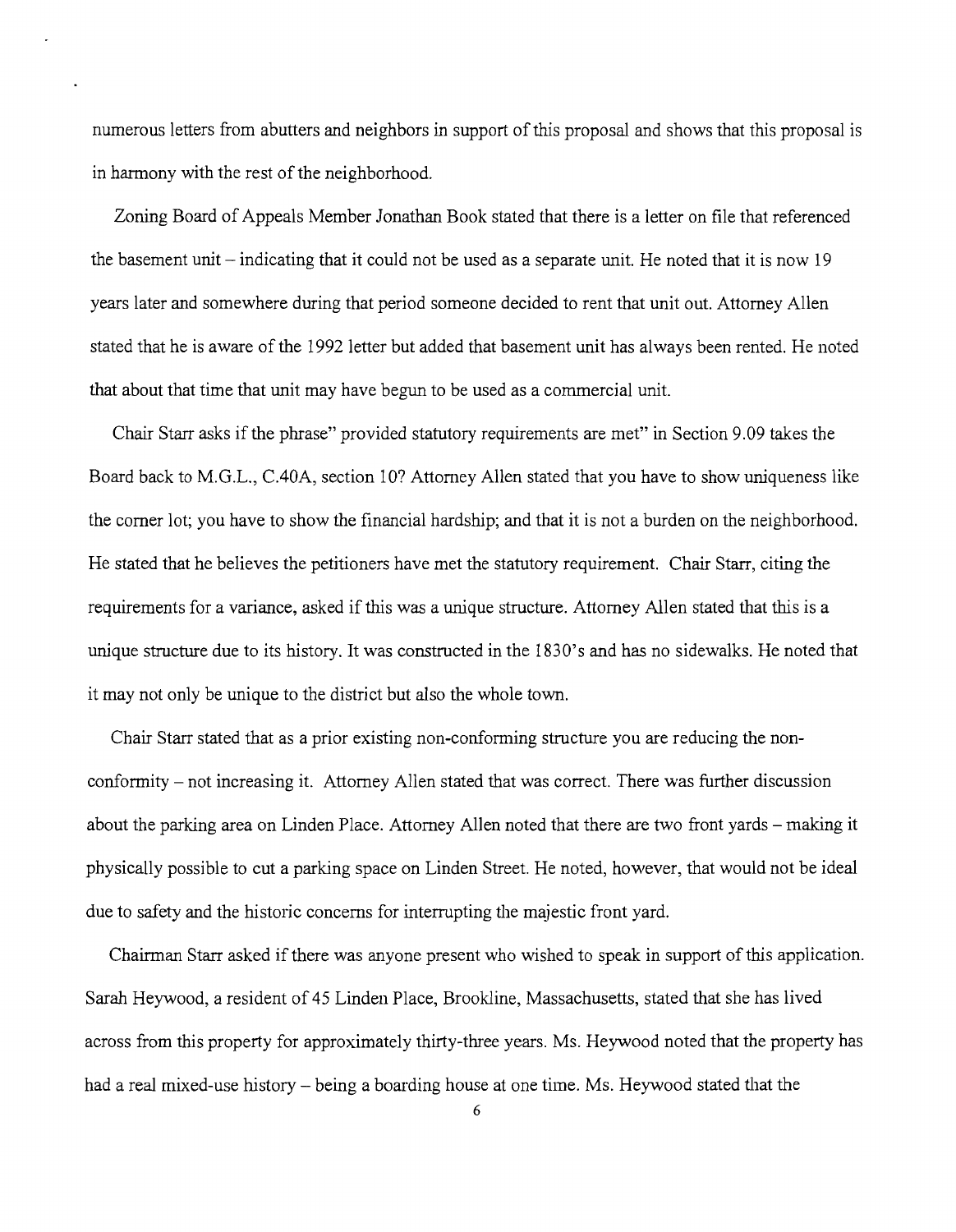petitioners bought the house seven years ago and they have been very good neighbors and they are

trying to make the property look nice. She added that most of the neighbors are in support of the

application.

Chair Starr then asked if there was anyone present who was opposed to the petition. There were none.

Courtney Synowiec, Planner, delivered the findings of the Planning Board.

### **Section 3.01.1.c** – Classification of Districts

*T-6* districts are intended to be used for two-family and attached single family structures.

## **Section 4.07 – Table of Uses**

Under the Table of Uses, Use 4A only allows for a dwelling on a separate lot occupied by three families by-right in F, M, L and G districts. The subject property is located in a *T-6* district. *Use variance required (see Section 9.09 of the Zoning By-Law for the conditions for approval of a use variance)* 

## **Section 5.05** - Conversions

This property is not eligible for dimensional relief under this section of the By-Law because it only applies to the conversion of a single family structure to a two-family structure in a T district.

## **Section 5.09.2.k** – Design Review

A special permit is required for any structure for which a variance is requested pursuant to Section 9.09.1.d. All of the Community and Environmental Impact and Design Statement conditions have been met and comments on the most relevant follow:

- (a) Preservation of Landscape: The proposal will not disrupt any of the existing landscaping and the applicant is proposing to install new landscaping in a portion of the area currently used for front yard parking as well as along the existing driveway.
- (b) Relation of Buildings to Environment: The proposed alterations to the dwelling will be minor and will not be disharmonious with the existing landscape.
- (c) Relation of Buildings to the Form of the Streetscape and Neighborhood: The subject property is a National Register property and is unique to the neighborhood. The proposed conversion and associated alterations will remain consistent in terms of appearance with the historic character of the home and the neighborhood.
- (d) Open Space: The proposal will increase the amount of open space currently on the property by eliminating one front yard parking space.
- (e) Circulation: The proposal will improve circulation on the property as all parking areas will be paved with penneable pavers, have a curb cut and will and have adequate sight lines for safely entering and exiting the property as there is no sidewalk on this side of the street.

## **Section 6.02, Paragraph 1 – Table of Off-Street Parking Requirements**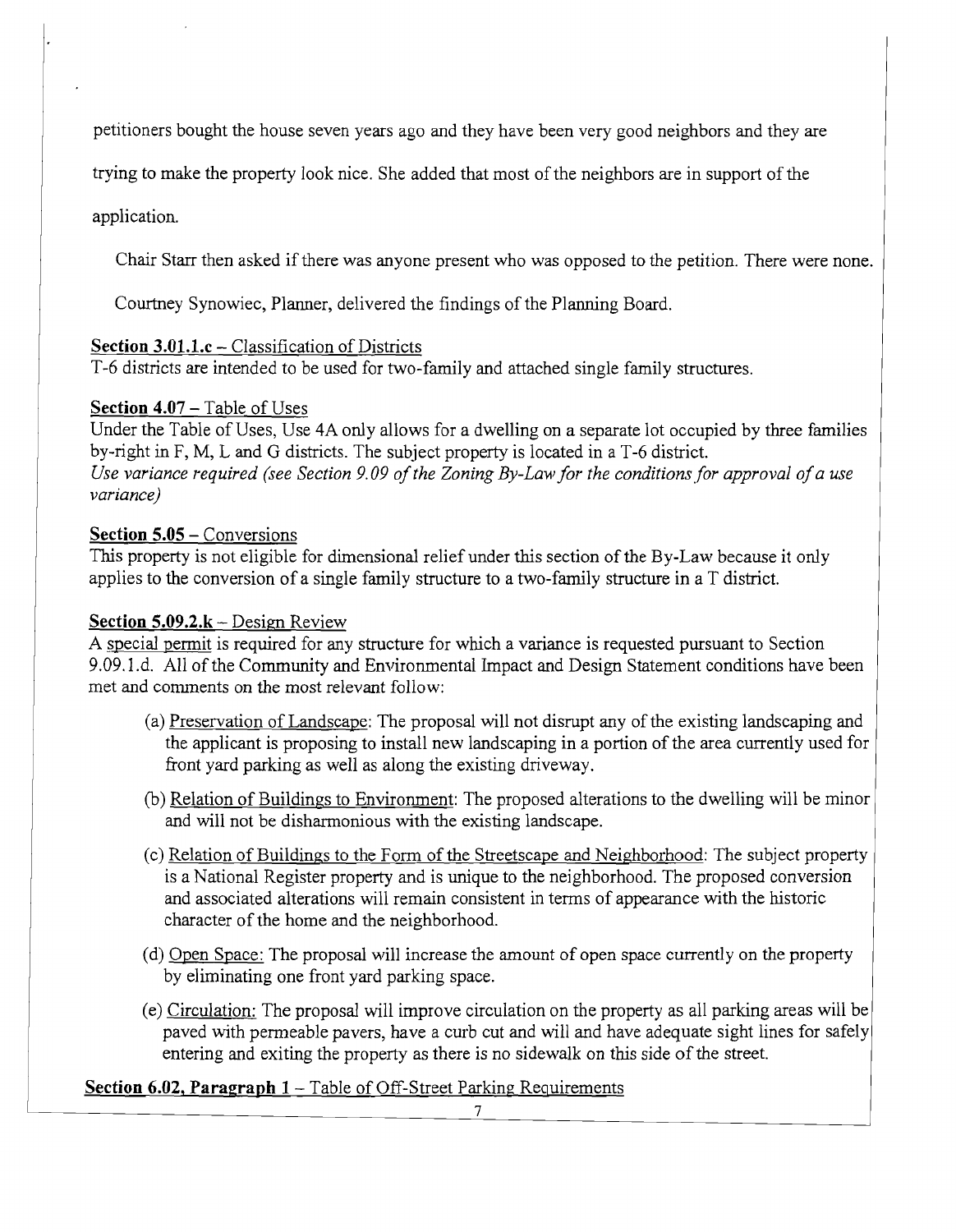### **Section 6.04.5.c** - Design of Off Street Parking Facilities

| <b>Parking Requirements</b>     | Required | <b>Existing</b> | Proposed | <b>Relief</b>    |
|---------------------------------|----------|-----------------|----------|------------------|
| <b>Number of Parking Spaces</b> |          | 7*              |          | Variance         |
| <b>Front Yard Setback</b>       | 25'      | יידיו           |          | Special Permit** |
| <b>Side Yard Setback</b>        |          |                 |          |                  |

\*Although the applicant currently has five parking spaces, only the three existing spaces in the driveway are considered legal parking spaces.

\*\* Under Section 6.04.12 the Board of Appeals may waive dimensional requirements for parking spaces to serve existing structures.

#### **Section 8.02.2** - Alteration or Extension

A special permit is required to alter a pre-existing non-conforming structure or use.

### **Section 9.09.l.d** - Conditions for Approval of a Use Variance

Under this section, a use variance can be granted for a structure that is of architectural or historical significance to be able to reasonably maintain the structure as a visual and taxable asset.

Ms. Synowiec reported that the Planning Board was supportive of this proposal but would like the fmal floor plans and elevations clearly show how the remaining units will be delineated and what the new basement entrance will look like. The property is eligible for the National Register and is considered to be architecturally significant. As the structure is substantial in size and is constructed of materials (slate and masonry) that create a considerable financial burden to maintain, reducing the intensity of the use while allowing the property to operate as a three-family should alleviate some of the financial strains associated with maintenance. The Planning Board was supportive of the conversion to a three-family should the Board of Appeals fmd the applicant meets the statutory grounds for a variance as well as the conditions established under **Section 9.09** for the approval of a use variance. With respect to the parking variance they also felt that should the Board of Appeals fmd the proposal meets the statutory grounds, they are supportive of the provision of four parking spaces to serve three units, particularly as one of the units only has one bedroom. Although the applicant could seek legalization of both of the front yard parking spaces that currently exist, the Planning Board preferred the applicants' plan to eliminate one ofthose spaces and install additional landscaping. The Planning Board believed that because the property is a corner lot it is difficult to avoid front yard parking and also finds that front yard parking is not contrary to the community standard for off-street parking in this neighborhood. Further, given the proposed materials, additional landscaping and reduction in overall parking, the Planning Board felt the proposed driveway configuration was a vast improvement to the existing conditions on the property. Therefore, should the Board of Appeals find the proposal meets the grounds for a variance and the conditions for a use variance, the Planning Board recommended approval of the proposal subject to the following conditions:

 $\frac{1}{2}$ 

 $\begin{array}{c} 1 \\ 2 \\ 3 \\ 4 \end{array}$ 

 $\bar{\tau}$ 

1. Prior to the issuance of a building permit, final plans and elevations accurately and clearly indicating existing and proposed conditions including the shed awning and proposed wooden stairway, all salient dimensions, and all materials shall be submitted subject to the review and approval of the Assistant Director of Regulatory Planning.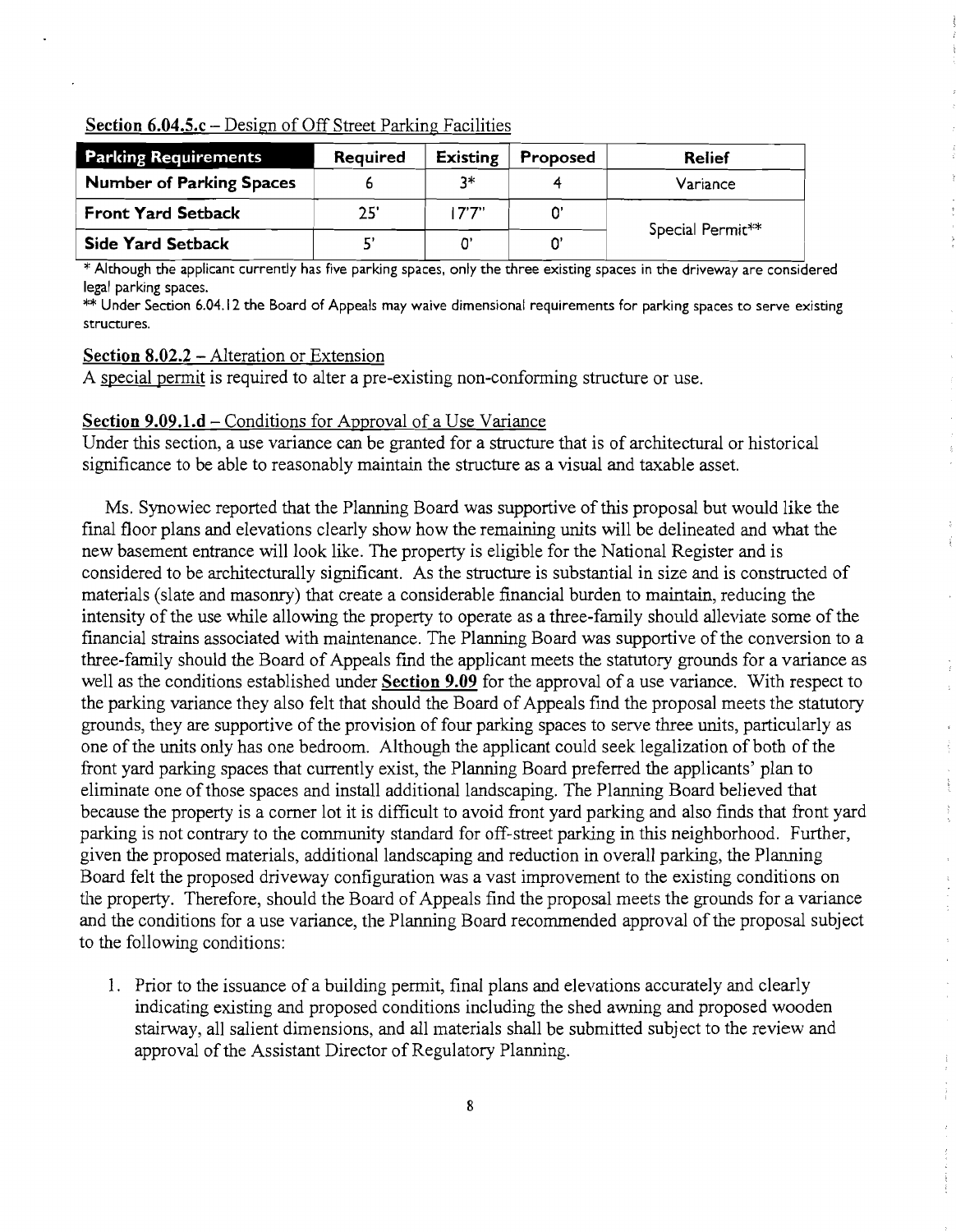- 2. Prior to the issuance of a building permit, the applicant shall submit a final landscape plan indicating the improvements to the front yard parking area subject to the Assistant Director of Regulatory Planning.
- 3. There shall only be three dwelling units on the subject property.
- 4. Prior to the issuance of a building permit, the applicant shall submit to the Building Commissioner for review and approval for conformance to the Board of Appeals decision: 1) a  $final site plan stamped and signed by a registered engineer or land survey or; 2) final building$ elevations stamped and signed by a registered architect; and 3) evidence that the Board of Appeals decision has been recorded at the Registry of Deeds.

The Chairman then called upon Michael Shepard, Building Commissioner, for the report from the Building Department. Mr. Shepard delivered the history of the application before the Board. He stated that the Building Department was supportive of the proposal since it would eliminate one of the units that existed reducing the number to three. He also said that given the proximity to public transportation, the reduced number of spaces should be adequate. He did express concern however, about the potential for front yard parking in the future. He asked the Board to consider a condition restricting parking in the existing driveway to three spaces and one to the left in the newly designed space.

 $\bar{\bar{z}}$ 

 $\frac{1}{4}$ 

Zoning Board of Appeals Chair Enid Starr asked Attorney Allen if his client was willing to accept that amendment to that condition. Attorney Allen stated that amendment would not be an issue.

Zoning Board of Appeals Member Jonathan Book stated that he favored granting the requested relief. He stated that due to the historic nature of the property and the financial hardship of maintaining that property, without having the three units, he was in favor of the use variance, the reduction of the parking spaces and the special permits warranted under Section 9.05.

Zoning Board of Appeals Member Mark Zuroff stated that he believes the petitioners have met the requirements for the variance and that he also supports the relief requested.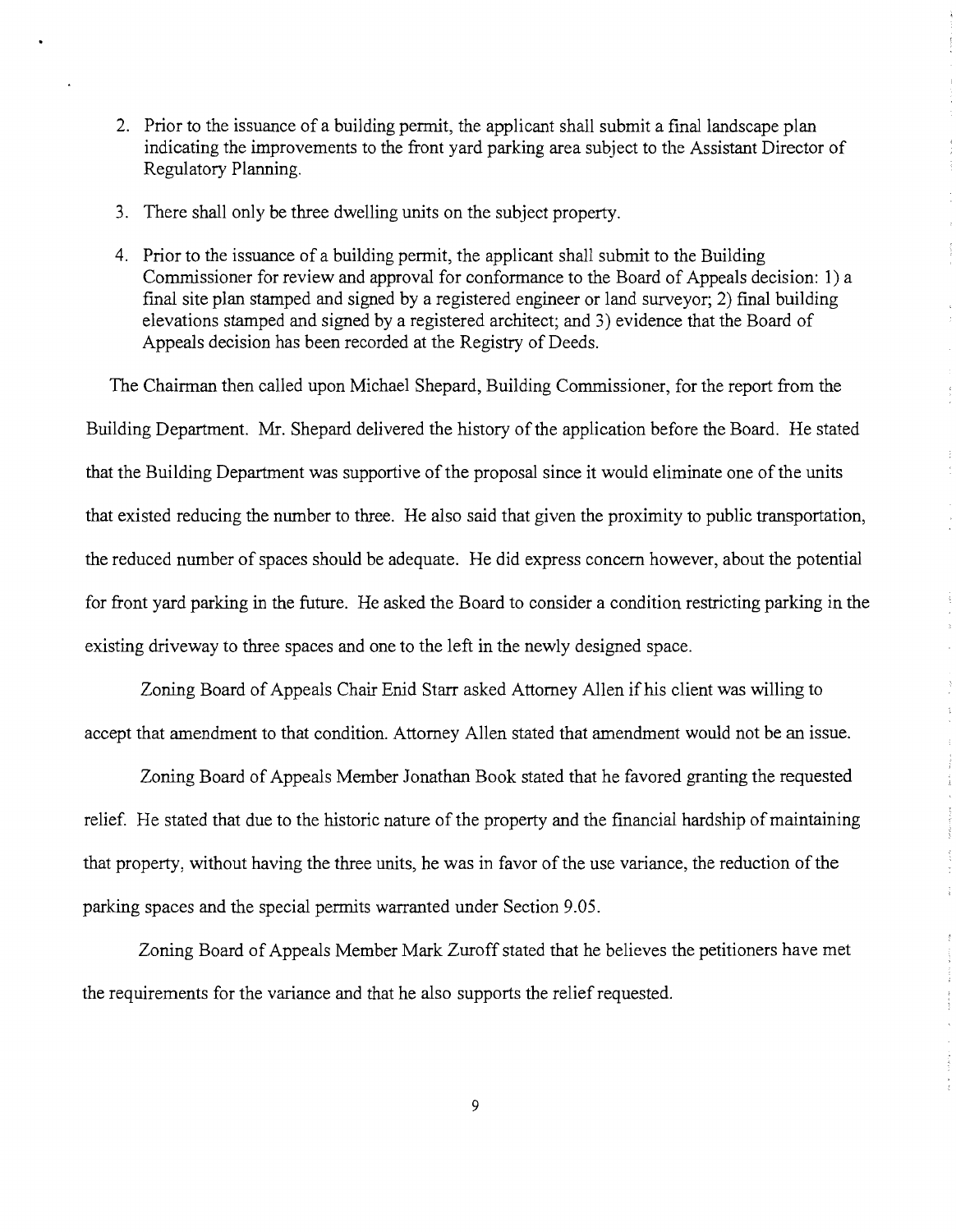Zoning Board of Appeals Chair Enid Starr stated that it is a unanimous grant subject to the conditions recommended by the Planning Board and with the added amendment to condition #3, recommended by the Building Commissioner, that there shall be only four cars parked on the subject property. Chair Starr stated that the Board feels that the requirements for the special permit under Section 8.02.2 - Alteration or Extension has been met and in fact, there is a reduction of the nonconformity as to the use and the parking. Chair Starr added that the Board has determined that the statutory requirements of a variance have been met since the structure is unique; that the shape of the lot is unique to the district and failure to grant the relief would result in a substantial financial hardship to the owners. Chair Starr also added that the conditions for a use variance, under Section 9.09.d have been met since this is a structure of historic significance and the relief will allow the owners to maintain the structure.

During deliberations, the Board determined that the amount of relief required was insignificant and also made the following specific findings pursuant to **Section 9.05** of the Zoning By-Law:

 $\begin{array}{cc} \phi_1 & \phi_2 & \phi_3 \\ \phi_1 & \phi_2 & \phi_3 \end{array}$ 

Ŷ.

÷.

- a. The specific site is an appropriate location for such a use, structure, or condition.
- b. The use as developed will not adversely affect the neighborhood.
- c. There will be no nuisance or serious hazard to vehicles or pedestrians.
- d. Adequate and appropriate facilities will be provided for the proper operation of the proposed use.

Accordingly, the Board voted unanimously to grant the requested relief subject to the following conditions:

- 1. Prior to the issuance of a building permit, final plans and elevations accurately and clearly indicating existing and proposed conditions including the shed awning and proposed wooden stairway, all salient dimensions, and all materials shall be submitted subject to the review and approval of the Assistant Director of Regulatory Planning.
- 2. Prior to the issuance of a building permit, the applicant shall submit a final landscape plan indicating the improvements to the front yard parking area subject to the Assistant Director of Regulatory Planning.